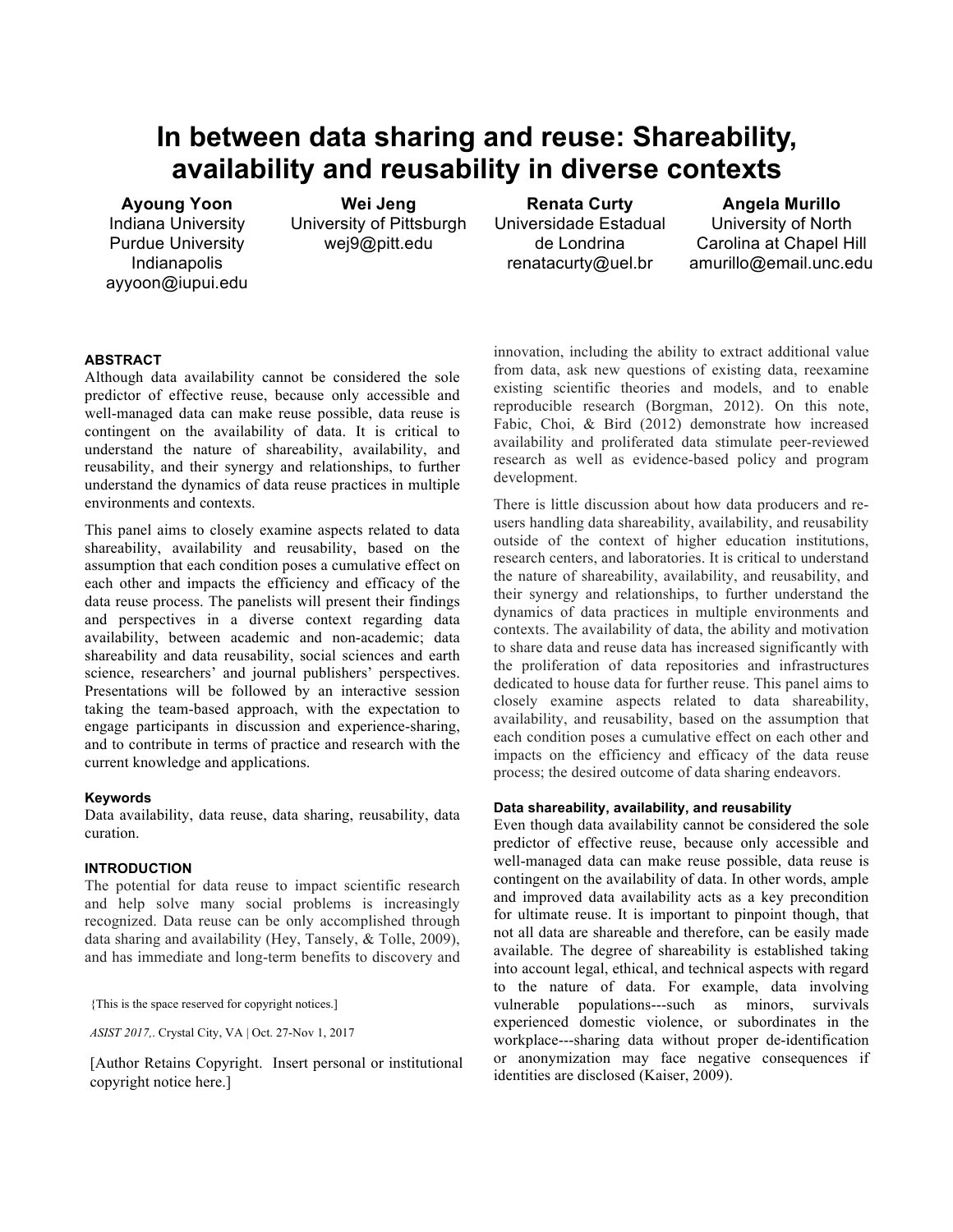Rarely studies on data reuse formally define the term data availability or unfold its attributes. Data availability can be understood as the state or property of data being handy and ready for use. However, availability and accessibility cannot be used interchangeably. Different aspects of data have to be considered to make data available and prior to make them ultimately accessible. Borrowing from the definition in the context of information technology and management (Techopedia, n.d.), we understand data availability as the process of ensuring that data are available to end-users in a timely fashion, to the degree that the data are readily and continuously usable by the necessary management procedures, infrastructure, technologies, and policies.

Along these lines, data availability involves different aspects to consider, and the data cannot be reliably available by individuals in a long term (Vines et al., 2010). Different stakeholders, such as regulatory parties, funding agencies, journal editors, and repository managers, have shown their concerns on the data's public availability (e.g., Alsheikh-Ali, Qureshi, Al-Mallah, & Ioannidis, 2011; Guttmacher, Nabel, & Collins, 2009; Godlee, 2009; Sommer, 2010). This shows that various factors and conditions influence to data availability, not just researchers' attitude on data sharing. Others influential factors include ethical and legal concerns, federal regulations, journal policies, management procedures, and access restrictions of proprietary data.

While data availability is a prerequisite for potential reuse and a condition, which can be controlled by data providers, data reusability, that is; the degree to which data are capable of being reused in a given context and to fit a given purpose (Faniel & Jacobsen, 2010; Curty, 2015), involves an evaluation process from the reuser perspective. Not only data should conform to some quality attributes in order to be considered "reusable", but also fit to the purpose of interest. Thus, reusability can be only appraised from the potential reuser perspective, who will juxtapose their best judgment about the attributes of the available data to their reuse intention/purpose.

# **PANELIST AND TOPICS**

# **Topic 1: Data availability for community data reusers**

Ayoung Yoon is an assistant professor at the School of Informatics and Computing at Indiana University Indianapolis (IUPUI). She is also a RDA/US data share fellow for 2016-2017. Her research areas include data curation, data sharing/reuse, and open data practices. She is particularly interested in constructing effective cyberinfrastructure for data sharing and reuse through proper curation and preservation practices. Currently she is conducting several research projects focusing on communities' needs of data sharing, reuse, and curation.

Her presentation in this panel will focus on the issue of data availability for community data reusers. The potential for

data to help address current societal problems (e.g., education, health, economic development, environment) is significant not only at the federal and state levels but also in smaller communities, neighborhoods, and individual lives. While the proposition for this potential is that data are and will be shared with and reused by and for communities at different levels, many data are not systematically or routinely shared for reuse with communities, particularly data collected by university and research institutes. From her recent research project that investigated community members' data practices in a small city in the Midwest, she will discuss the challenges associated with community members' data reuse focusing on data availability issue with their strategies to access and utilize data for their community development. Because community members' data needs and reuse practices are different from scientists, her findings will broaden the scope of discussion on data availability.

#### **Topic 2: Before making data available: handling data involving vulnerable populations**

Wei Jeng completed her Ph.D. studies at the School of Information Sciences (iSchool), University of Pittsburgh in 2017. Her dissertation study, entitled Qualitative data sharing in social sciences, investigates social scientists' data-sharing practices, especially those dealing with qualitative data. Given the increasing need for academic communities to manage an enormous amount of data, her long-term research goal is to provide insights for improving research infrastructure for scholars in all disciplines, particularly the social sciences, humanities, and related scholarly communities.

In this panel, Jeng will share her research findings and perspectives on two aspects:

- The tension between data shareability and confidentiality concerns regarding qualitative data. Jeng will report her findings regarding a group of social scientists' qualitative data sharing practices, especially for those who handle sensitive data or un-shareable data.
- The best practices for sharing data involving vulnerable populations. Jeng will share her proposed strategies for handling research data with minors, using a research project she is recently working as an example. The research project explores teens' data awareness and involves interview and observation data with young people between 6 and 17.

#### **Topic 3: Data reusability for earth and environmental science data reusers**

Angela P. Murillo completed her doctorate at the School of Information and Library Sciences at the University of North Carolina at Chapel Hill. Her dissertation research investigated facilitators and inhibitors of data sharing and data reuse in the context of earth and environmental sciences and newly developing infrastructures. Additionally, she has completed research in scientific data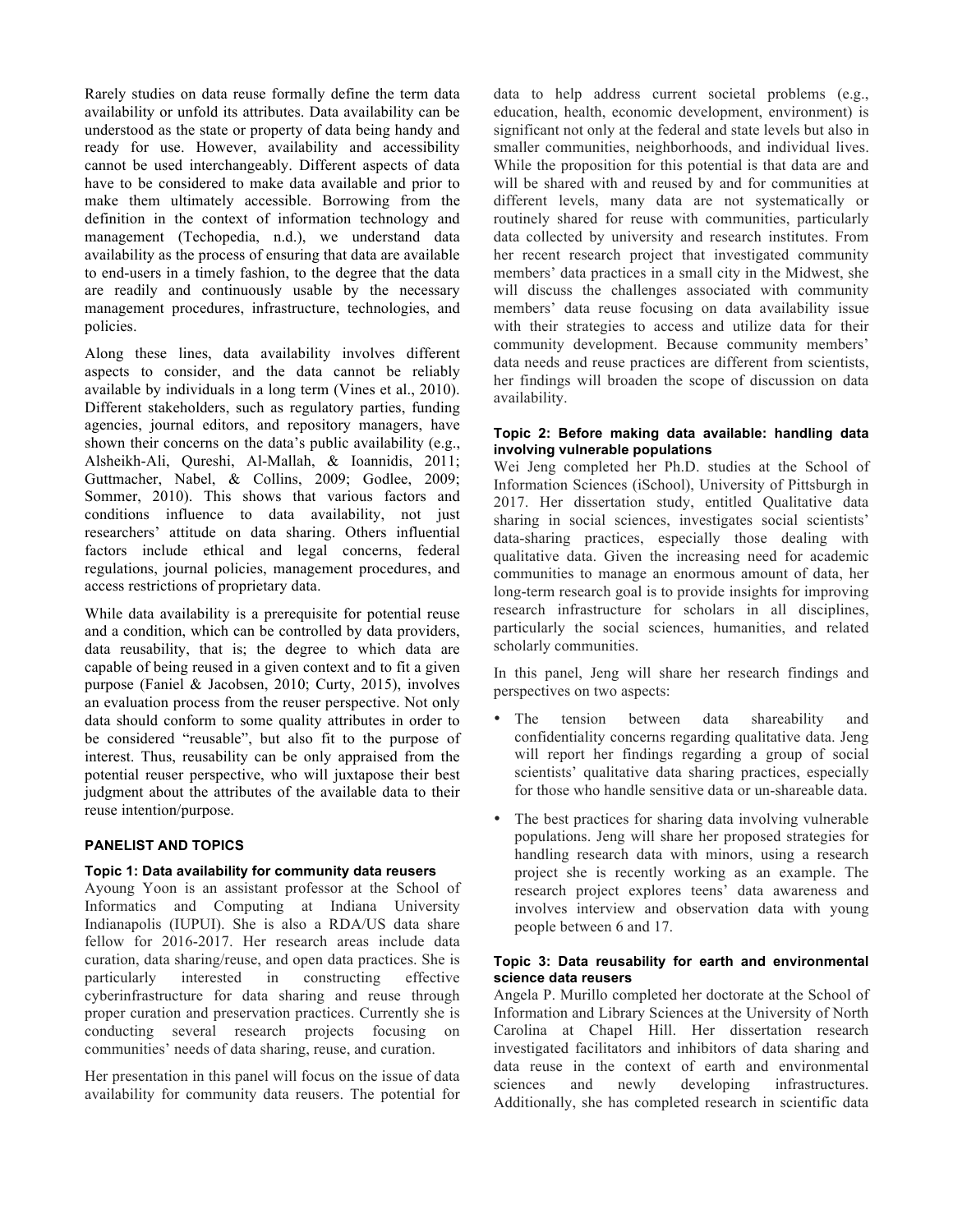management, metadata for data science, and science data curation. Her research area includes: scientific data management, scientific data cyberinfrastructure, and reuse and sharing.

In this panel, Murillo will present findings from a qualitative study, which identified facilitators, and inhibitors of data reuse among earth and environmental scientists. This study addresses the questions: how do scientists determine data reusability and what information inhibits or facilitates data reusability. Murillo will discuss what information about the data scientist's need to determine reusability, as well as what inhibits and/or facilitates data reusability. Murillo will describe how scientists evaluate data to determine reusability. Finally, she will provide guidance on best practices for ensuring reusability of shared data.

#### **Topic 4: Amplifying data availability through enhanced publications**

Renata Curty is an assistant professor in the Information Science Department at the State University of Londrina (Universidade Estadual de Londrina), in Southern Brazil. Her research relates to scholarly communication, data curation and research data reuse. Her current research project focuses on how digital platforms' technical features influence and shape data reuse intentions and behaviors among scientists.

In this panel Curty will present findings of an ongoing study on enhanced publications and their role on effective data reuse. She will start by introducing different approaches to make research data systematically available and accessible to a broader audience, taking into account different levels of ties research data may have with the original research and its outputs, as well as with related research. Then, she will discuss how each of these approaches is expected to facilitate, more or less, one or more data reuse purposes (i.e. aggregation, integration, meta-analysis, replication, repurposing, and synthesis). Later, the presentation will focus on preliminary results of an analysis of enhanced scientific journals, in quest of answering the following questions: What technical features and policy strategies enhanced journals usually adopt in order to make data available? What are the common challenges and limitations such journals face in order to promote data availability?

# **EXPECTED CONTRIBUTIONS**

The panel aims to bring different perspectives on data shareability, availability, and reusability, also taking into account multiple data sharing-reuse contexts, within and beyond the traditional scientific fields (i.e., universities and other research institutions). Panelist will discuss issues relevant to data availability in a relation to shareability and reusability. The topics covered by the panelists will include accessibility, ethics and policy, technology, and discipline practices. The panel also expects attendees to speak out the experiences and challenges on handling the availability of

their own data or the data they have reused. Our contributions will be two-fold. In terms of research, we aim to contribute to conceptualizing terms that are still poorly defined in the literature (i.e. data shareability, availability, and reusability), which will bring a more rich and diverse discussion to the current data sharing and reuse research. In terms of practice, we expect this panel to be valuable to librarians, policymakers, open data advocates, and data repository stakeholders to reflect on community data reusers, scientific data reusers, vulnerable populations, and infrastructure and policy requirements. This will serve as a foundation to build more sustainable data infrastructures and facilitate data openness.

# **PANEL'S STRUCTURE**

The structure of the proposed panel is as follows:

# **I. Introduction (5 minutes):**

Introduce the panel theme, core definitions, purposes, and objectives of the panel.

#### **II. Presentations (30 minutes):**

Each one of the panelists (Yoon, Jeng, Murillo, and Curty) will present their individual research projects and empirical findings, individually.

# **III. Q&A session (10 minutes):**

We will host an open Q&A session about panel presentations and discussion.

#### **Interactive Session (40 minutes):**

The interactive session will be moderated by Curty and follow the Team-based Learning (TBL) approach, which consists of a three-step cycle: 1) preparation, 2) readiness assurance testing, and 3) application-focused exercise.

*Preparation*. The first step will be covered by presenters, where panelists will briefly introduce or recap the aspects related to data shareability, availability and reusability.

*Readiness assurance testing*. This stage will be approached in two parts. First, a set of questions based on real-life and controversial situations will be handled to each participant. These questions will be based on key themes and core concepts covered in the presentations. Second, participants will be grouped to discuss the questions and their answers, with the goal to collectively agree upon the best answer.

*Application-focused exercise*. In the third and final stage, the moderator will go through each of the questions and discuss them. Then, participants will propose, in groups, possible strategies and alternatives for solving or handling situations regarding data shareability, availability and reusability. The ultimate goal of this interactive session is to promote individual metacognition, as well as stimulate discussion, and engage participants on experience sharing about controversial topics and real-life situations practitioners and researchers may encounter on a daily basis.